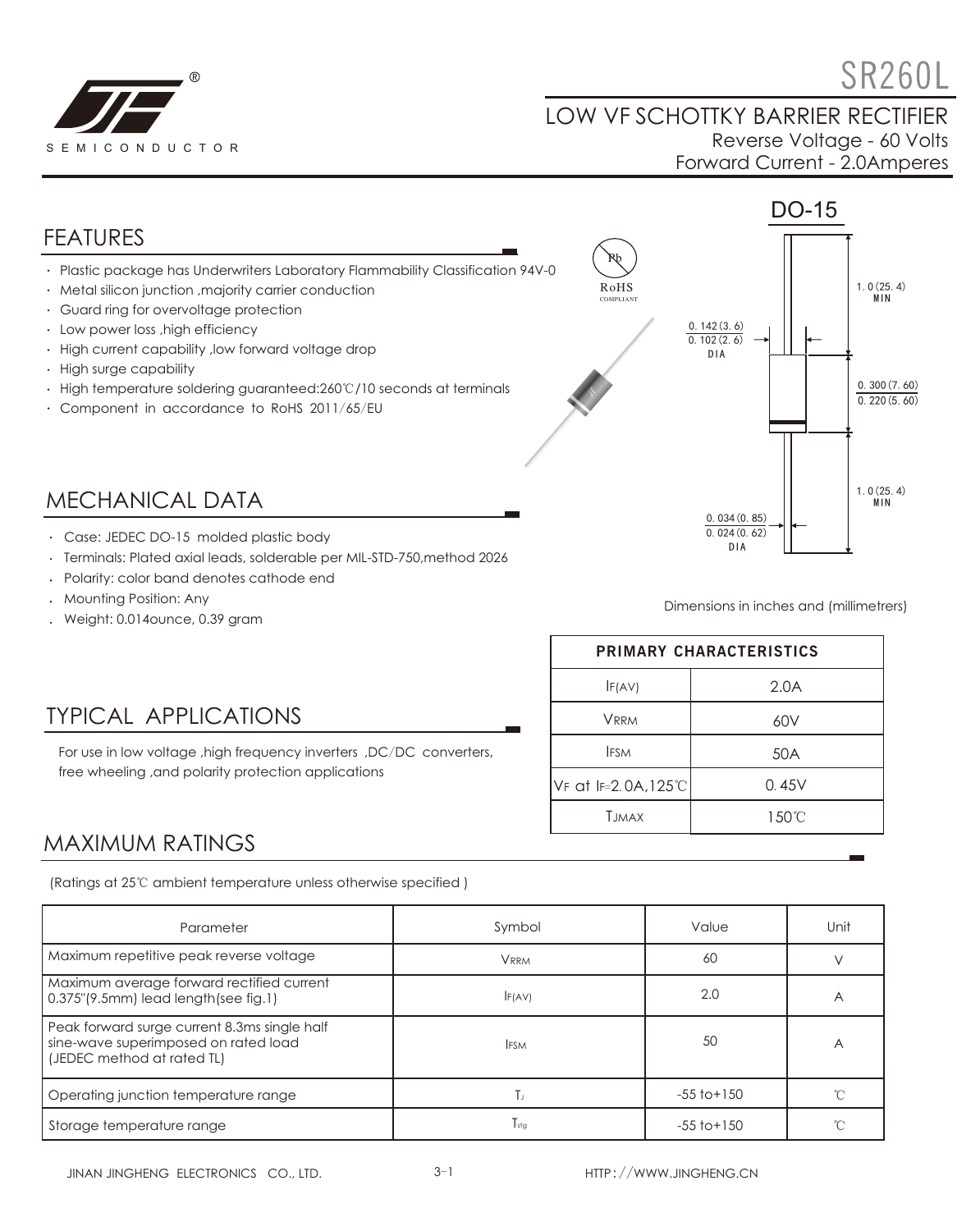### RATINGS AND CHARACTERISTIC OF SR260L

#### ELECTRICAL CHARACTERISTCS (TA=25℃ Unless otherwise noted)

| Parameter                    | <b>Test Conditions</b> |                      | Symbol              | TYP. | MAX. | Unit    |
|------------------------------|------------------------|----------------------|---------------------|------|------|---------|
| Instaneous forward voltage   |                        | $T_A = 25^{\circ}C$  | $V_F$ <sup>1)</sup> | 0.53 | 0.55 | $\vee$  |
|                              | $IF=2.0A$              | $T_A = 100^{\circ}C$ |                     | 0.47 | 0.49 |         |
|                              |                        | $T_A = 125^{\circ}C$ |                     | 0.45 | 0.47 |         |
| Reverse current              | $V_R = 60V$            | $T_A = 25^{\circ}C$  | $R^{2}$             | 60   | 150  | $\mu A$ |
|                              |                        | $T_A = 100^{\circ}C$ |                     | 5    | 10   | mA      |
|                              |                        | $Ta=125^{\circ}C$    |                     | 15   | 30   |         |
| Typical junction capacitance | 4V, 1MHz               |                      | C.                  | 170  |      | pF      |

Notes: 1.Pulse test: 300 μs pulse width,1% duty cycle

2.Pulse test: pulse width≤40ms

#### THERMAL CHARACTERISTCS

| Parameter                       | Symbol          | <b>SR260L</b> | Unit |  |
|---------------------------------|-----------------|---------------|------|--|
| Typical thermal resistance $3)$ | $R_{\theta}$ JA | 35.0          | °C/W |  |
|                                 | $R_{\theta}$ JL | 15.0          |      |  |

3.Thermal resistance from junction to lead vertical P.C.B. mounted , 0.375"(9.5mm)lead length

#### AVAILABALE PACK INFORMATION

| Product code | Pack | Box Size L*W*H(mm) |      | Quantity (pcs/box)   Carton SizeL*W*H(mm)   Quantity (box/carton) |    |
|--------------|------|--------------------|------|-------------------------------------------------------------------|----|
| SR260L-DO-15 | B/P  | 190*80*21          | 500  | 433*203*230                                                       | 50 |
| SR260L-DO-15 | T/B  | 264*74*135         | 3000 | 400*267*286                                                       | 1C |